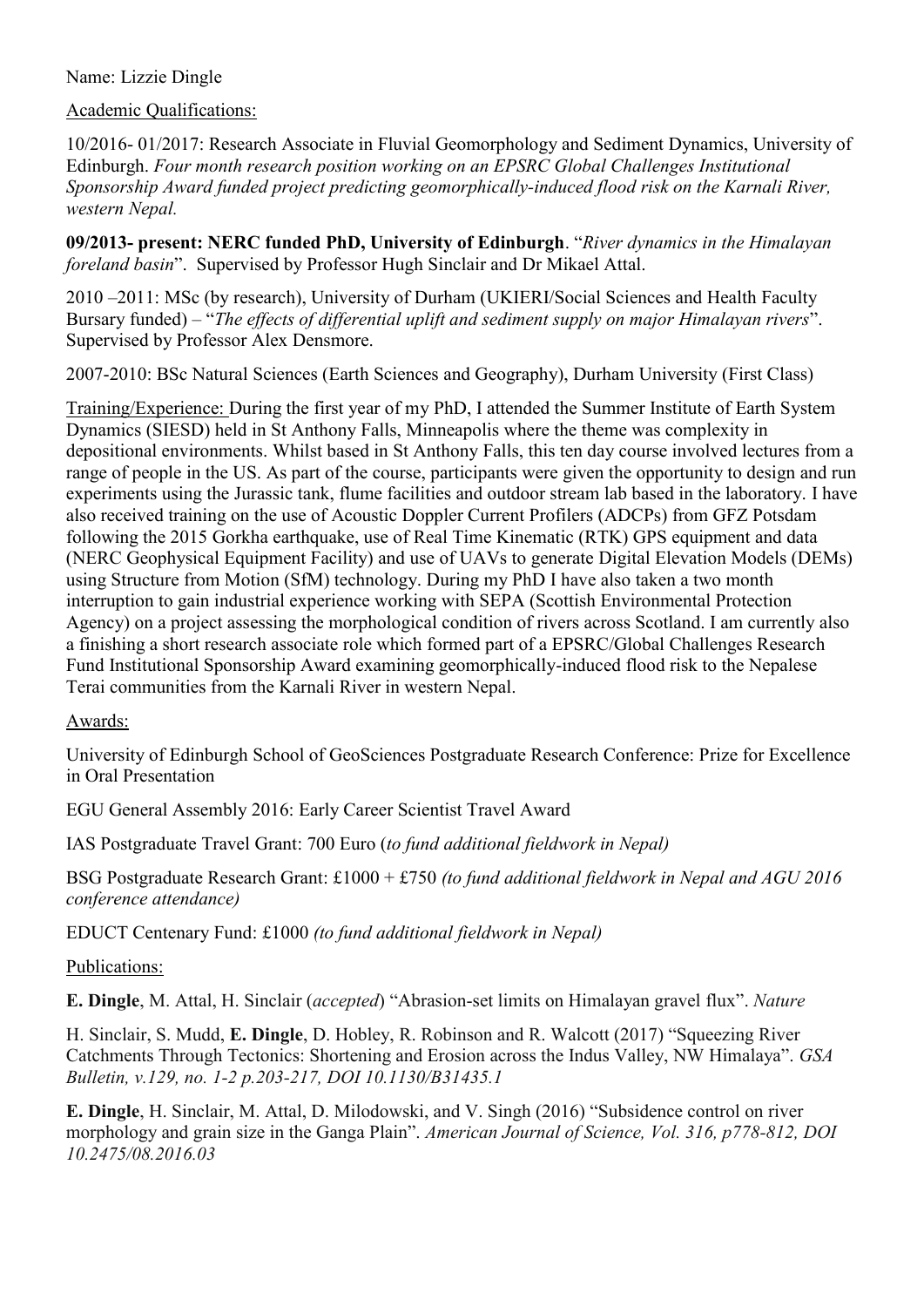## Present/PhD research

**PhD Scope**: Many of the rivers downstream of the Himalaya in the Ganga Plain are prone to abrupt switching of channel courses (avulsion) causing devastating floods over some of the most densely populated regions on the globe. Despite this, our understanding of the factors that control the dynamics of these river systems downstream of the Himalayan mountain front is surprisingly limited. Systems discharging in the east Ganga Plain can be broadly defined as shallow aggrading channels that frequently avulse and flood, whilst those in the west are described as degrading systems with incised channels and extensive badland development (Sinha *et al*., 2005). In the Ganga Plain, alluvial river morphology and aggradation rates are likely driven by a combination of sediment flux, grain size and basin subsidence rates (van den Berg, 1995; Dade, 2000). Processes driving landscape evolution (tectonics, climate and lithology) will vary spatially and temporally in the mountain catchment, which will generate differing quantities and calibre of sediment that is exported into the foreland basin. It would therefore be expected for sediment flux and grain sizes to vary along the mountain front. Here, it is hypothesized that patterns of aggradation, incision and the observed river morphologies represent a balance of the sediment flux and sediment grain sizes delivered to the Ganga Plain from the mountain catchment, and the accommodation produced by subsidence in the underlying foreland basin.

**Work to date**: In the first part of my PhD, I developed a new basin-scale approach to quantifying floodplain and channel topography using a swath-based method that identifies areas where channels are super-elevated (e.g. the east Ganga Plain) or entrenched (e.g. the west Ganga Plain) relative to their adjacent floodplain (Dingle et al., 2016). The probable controls on these observations were explored through an analysis of basin subsidence rates, sediment grain size data and sediment supply from the main river systems that traverse the Plain. By integrating these observations, it was proposed that higher subsidence rates are responsible for a deeper basin in the east with perched, low gradient river systems that are relatively insensitive to climatically driven changes in base-level. In contrast, the lower subsidence rates in the west are associated with a higher elevation basin topography, and entrenched river systems recording climatically induced lowering of river base-levels during the Holocene.

**Current and future work**: Our current understanding of sediment flux into the Ganga foreland basin is based principally on suspended sediment data from gauging station networks, but the spatial coverage of these data is restricted. Advances in detrital cosmogenic radionuclide  $(CRN)$  analysis have allowed  ${}^{10}Be$ concentrations to be measured in modern river sediments, allowing approximation of average denudation rates from the source catchments over timescales of thousands of years. The concentrations of these radionuclide data give an indication of how sediment flux delivered to the foreland basin varies spatially between the major river systems that drain the Himalaya. However, estimates vary by up to a factor of three between sampling years of a single river, highlighting the difficulty in accurately quantifying sediment flux to the foreland basin using this approach (Lupker et al.*,* 2012). Until we have a better understanding of the controls on the variability in  ${}^{10}$ Be concentrations, it remains difficult to quantify spatial variations in millennial-scale sediment supply rate from Himalayan catchments. In the final part of my PhD I will be analysing a series of Holocene and modern river sediments to test both the short and long-term variability in <sup>10</sup>Be concentrations against existing <sup>10</sup>Be concentrations and dated river terraces which can be related to extreme geomorphic events or periods of varying monsoon intensity.

Whilst absolute sediment fluxes to the basins are uncertain, approximately 90% of the total flux is thought to bypass the basin (Lupker et al., 2011) which would suggest that sediment availability does not limit these systems. The proximal position of the gravel-sand transition relative to the mountain front  $(-20-40 \text{ km}$  downstream) further suggests that the majority of this bypassed sediment is likely to be transported in suspension. The amount of coarse sediment exported into the Plain could directly influence the morphology of these systems, as the entirety of this coarser sediment fraction is retained within the Plain. In this part of my PhD I have examined how the amount of coarse sediment exported into the Plain varies across rivers discharging in the Ganga Plain. Through an analysis of fan geometry, sediment grain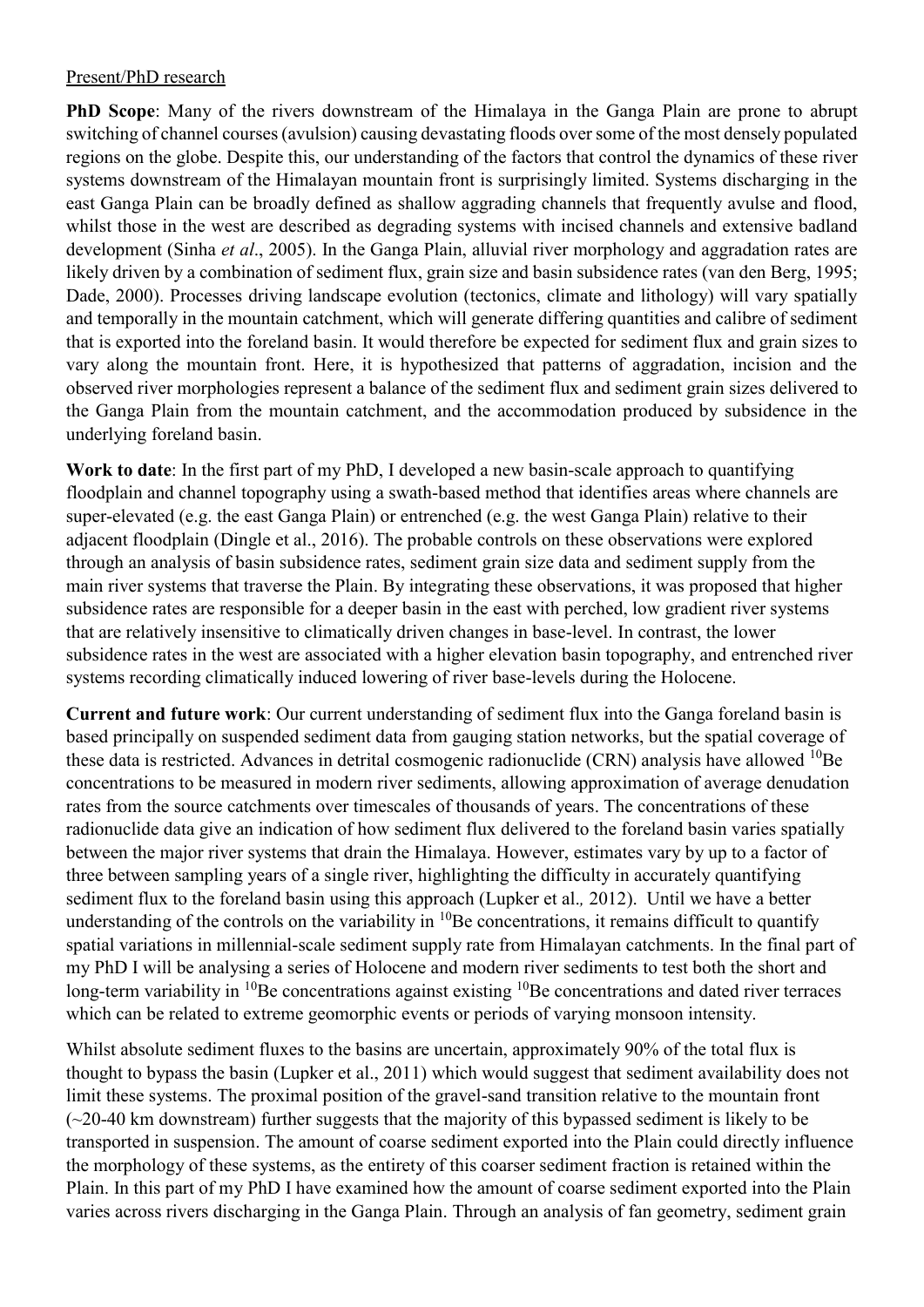size and lithology, I have demonstrated that coarse sediment flux from rivers draining the central Himalaya with contributing areas spanning three orders of magnitude is approximately constant. From rivers draining the highest mountains in the world, we see little more than sand-sized particles being exported into the Ganga Plain. I demonstrate that the distance to the gravel-sand transition is independent of total sediment flux and water discharge, where subsidence rates are comparable. Findings from this analysis show that abrasion of gravel during fluvial transport can explain this observation; most of the gravel sourced from more than 100 km upstream is converted into sand by the time it reaches the Plain. These results also indicate that earthquake-induced sediment pulses sourced from the Greater Himalaya, such as following the 2015 Gorkha earthquake, are unlikely to drive increased gravel aggradation at the mountain front (Figure 1). Instead, they should result in an elevated sand flux, with implications for future flood risk in the densely populated, low-relief Ganga Plain.



**Figure 1.** Schematic comparison of the evolution of coarse sediment pulses generated in the Greater Himalaya and Siwalik Hills, as a result of earthquakeinduced landsliding. Both the transport distance and lithology of the source material control the gravel flux reaching the Ganga Plain and the amount of material trapped upstream of the gravel-sand transition.

If successful, I would use money from the Gill Harwood Memorial Fund to fund me to present this most recent work at the 2017 EGU conference in Vienna. At this point in my PhD, I am trying to increase my academic profile and develop new international connections. Following my PhD, I hope to submit fellowship proposals building on this work looking at the translation and evolution of sediment from the Himalayan orogen down into the Ganga Plain. Making myself internationally visible and developing new collaborations would greatly enhance the scope and strength of these applications. At previous conferences, I have tended to give oral presentations however I feel that I would benefit hugely from the opportunity to give a poster presentation at a large conference to receive more detailed and constructive feedback on my work and to engage more directly with scientists working in the same field. Experience in making and presenting a poster would also enhance my development as a young researcher, and provide me with a new and valuable skill set.

#### References

Dingle, E. *et al.* (2016) Subsidence control on river morphology and grain size in the Ganga Plain. *American Journal of Science*, Vol. 316, p. 778-812.

Lupker, M. *et al.* (2011), A Rouse-based method to integrate the chemical composition of river sediments: Application to the Ganga basin. *Journal of Geophysical Research Earth Surface*, v. 116, n. F4,

Lupker, M. *et al.* (2012), 10Be-derived Himalayan denudation rates and sediment budgets in the Ganga basin: *Earth and Planetary Science Letters*, v. 333–334, p. 146–156,